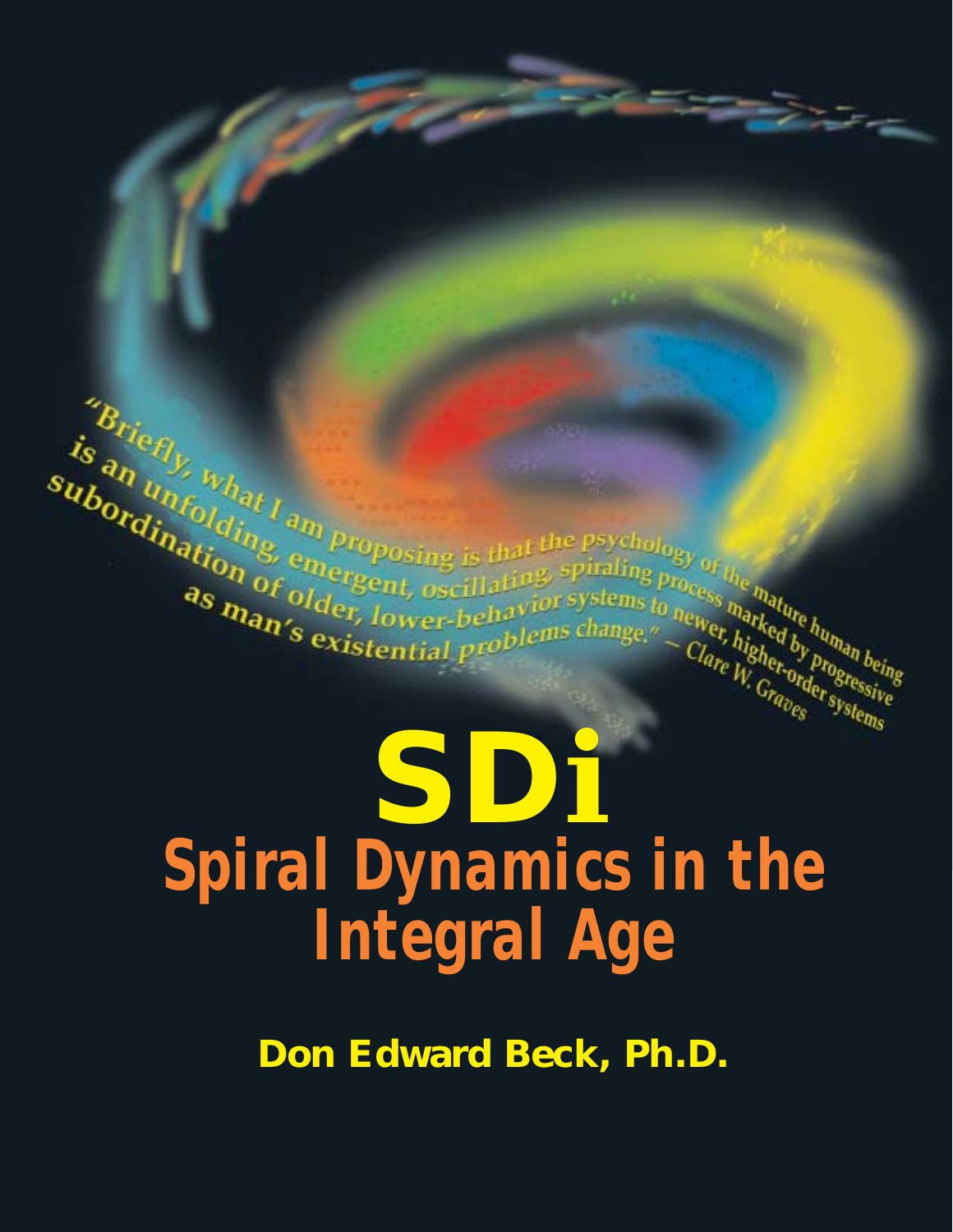## **SPIRAL DYNAMICS\***

| <b>LIFE CONDITIONS</b>                                                                                                                                                                                  | <b>YMEME CAPACITIES</b>                                                                                                                           |
|---------------------------------------------------------------------------------------------------------------------------------------------------------------------------------------------------------|---------------------------------------------------------------------------------------------------------------------------------------------------|
| Times, Place, Problems, Circumstances                                                                                                                                                                   | <b>Systems - within</b>                                                                                                                           |
| A 'MEME ("vee-meem")<br>is a core value system, a<br>world view, an organizing<br>principle that permeates<br>thought structures,<br>decision-making<br>systems, and various<br>expressions of culture. | <b>Previously dominant</b><br>systems fade into the<br>Spiral as new 'MEMEs<br>emerge to prominence.<br>9                                         |
| <b>Awakened 'MEMEs</b><br><b>Core Adaptive Intelligences</b>                                                                                                                                            | 8<br><u>iu</u>                                                                                                                                    |
| Н<br><b>WholeView</b><br>synergize & macromanage                                                                                                                                                        |                                                                                                                                                   |
| G<br>FlexFlow ______<br>integrate & align systems<br>F                                                                                                                                                  | 6                                                                                                                                                 |
| <b>HumanBond</b><br>explore inner self, equalize others                                                                                                                                                 | 5                                                                                                                                                 |
| <b>StriveDrive _</b><br>analyze & strategize to prosper                                                                                                                                                 | 4<br>D                                                                                                                                            |
| TruthForce.<br>find purpose, bring order, insure future                                                                                                                                                 | 3                                                                                                                                                 |
| PowerGods<br>express impulsively, break free, be strong                                                                                                                                                 | *For more details, see SPIRAL DYNAMICS:                                                                                                           |
| <b>KinSpirits</b><br>seek harmony & safety in a mysterious world                                                                                                                                        | Master Values, Leadership, and Change by<br>Don Beck and Chris Cowan, ISBN 1 55786 940 5.<br>Hardback available from NVC or Blackwell Publishers. |
| <b>SurvivalSense</b><br>sharpen instincts & innate senses                                                                                                                                               | 238 Main St., Cambridge, MA 02142<br>U.S. (800) 216-2522 or U.K. 44 (0) 1865 382308                                                               |

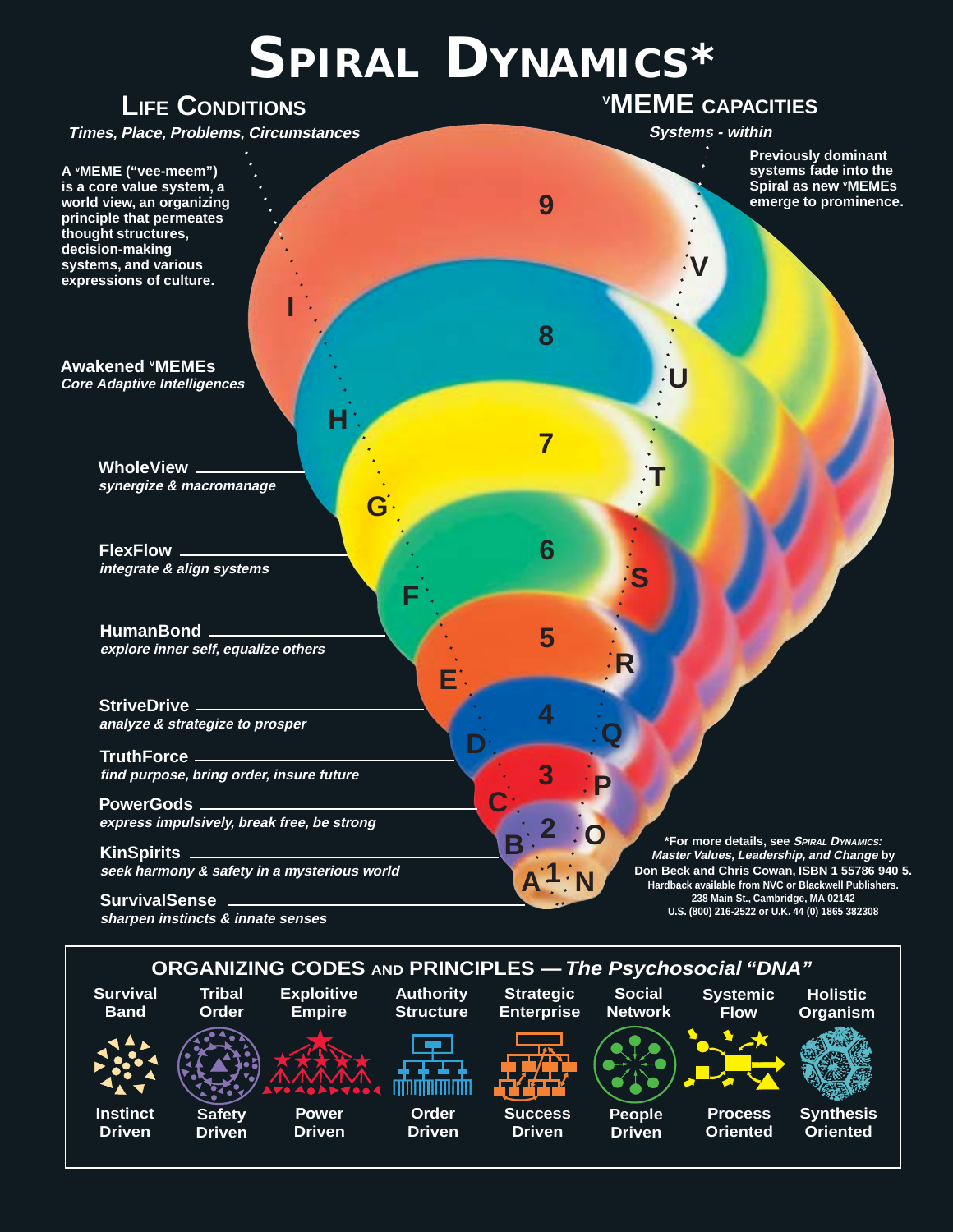

**THE EMERGENCE OF MEMES AS ORGANIZING EMERGENCE OF "MEMES AS ORGANIZING PRINCIPLES IN PRINCIPLES IN HUMAN NATURE**